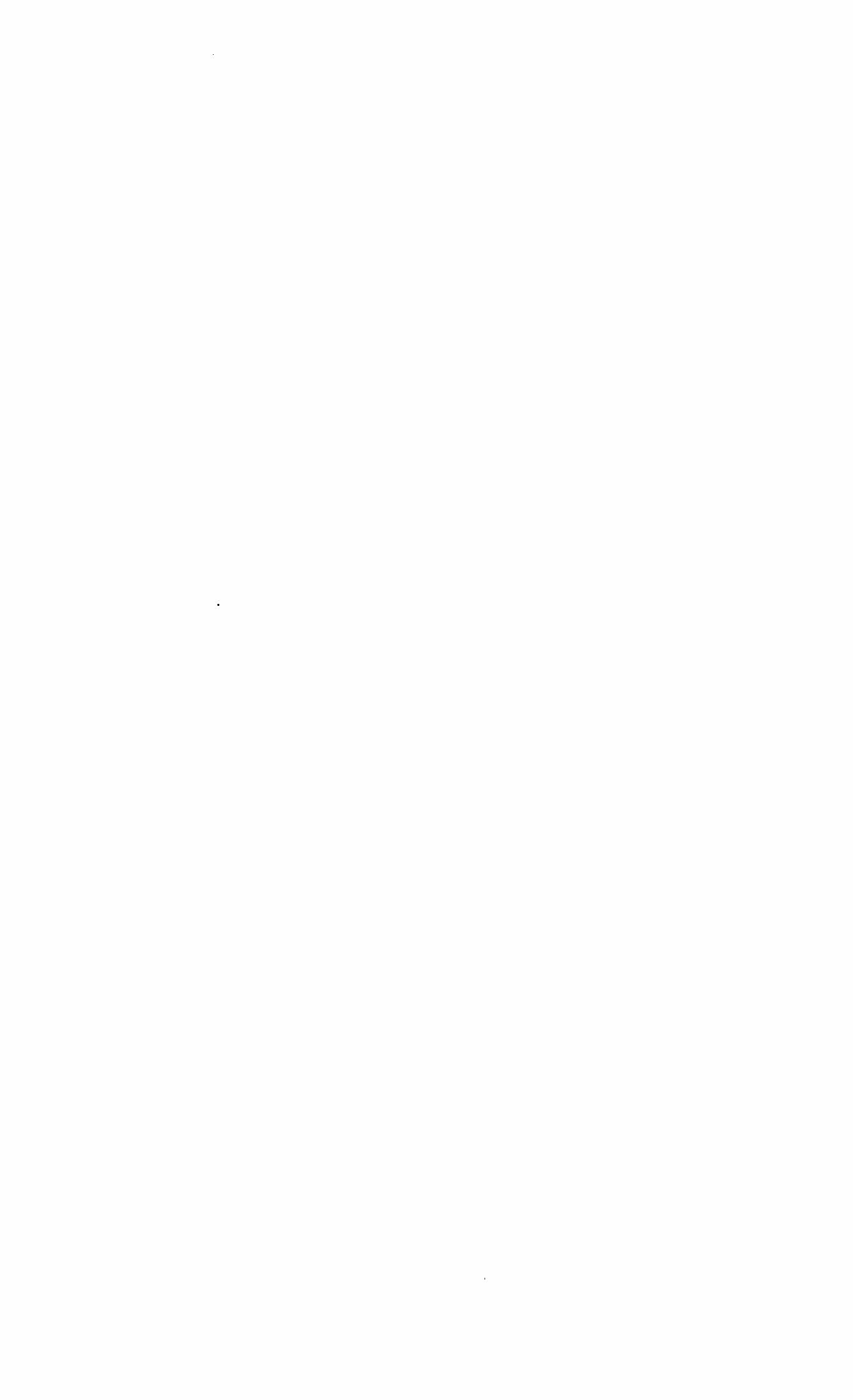## CONTENTS

|         | 1. High-Energy Accelerators as Tools for Nuclear Research | 1  |
|---------|-----------------------------------------------------------|----|
| $1 - 1$ |                                                           | 1  |
| $1 - 2$ | Unstable Particles and Threshold Energies                 | 3  |
| $1 - 3$ | Meson-producing Accelerators                              | 13 |
| $1 - 4$ | Multi-Bev Accelerators                                    | 14 |
|         | 2. Principles of Acceleration to High Energies            | 16 |
| $2 - 1$ | Relativistic Equations of Motion                          | 17 |
| $2 - 2$ |                                                           | 23 |
| $2 - 3$ | Free Oscillations                                         | 27 |
| $2 - 4$ |                                                           | 30 |
| $2 - 5$ | Phase Stability in Circular Motion                        | 33 |
| $2 - 6$ | Coupling between Oscillations                             | 41 |
| $2 - 7$ | Description of Particle Motions                           | 42 |
|         |                                                           |    |
|         |                                                           | 45 |
| $3 - 1$ | Early Development                                         | 45 |
| $3 - 2$ | Principle of Operation                                    | 48 |
| $3 - 3$ |                                                           | 50 |
| $3 - 4$ |                                                           | 52 |
| $3 - 5$ | Radiofrequency Acceleration                               | 54 |
| 3–6     | Target Arrangements                                       | 56 |
|         |                                                           | 60 |
| $4 - 1$ | Early Development                                         | 60 |
| $4 - 2$ |                                                           | 62 |
| $4 - 3$ | The Magnetic Field                                        | 66 |
| $4-4$   | Capture Efficiency                                        | 70 |
| $4 - 5$ | Radiofrequency Oscillator                                 | 70 |
| $4 - 6$ | Vacuum Chamber                                            | 74 |
| $4 - 7$ | Target Arrangements and Beam Properties                   | 75 |